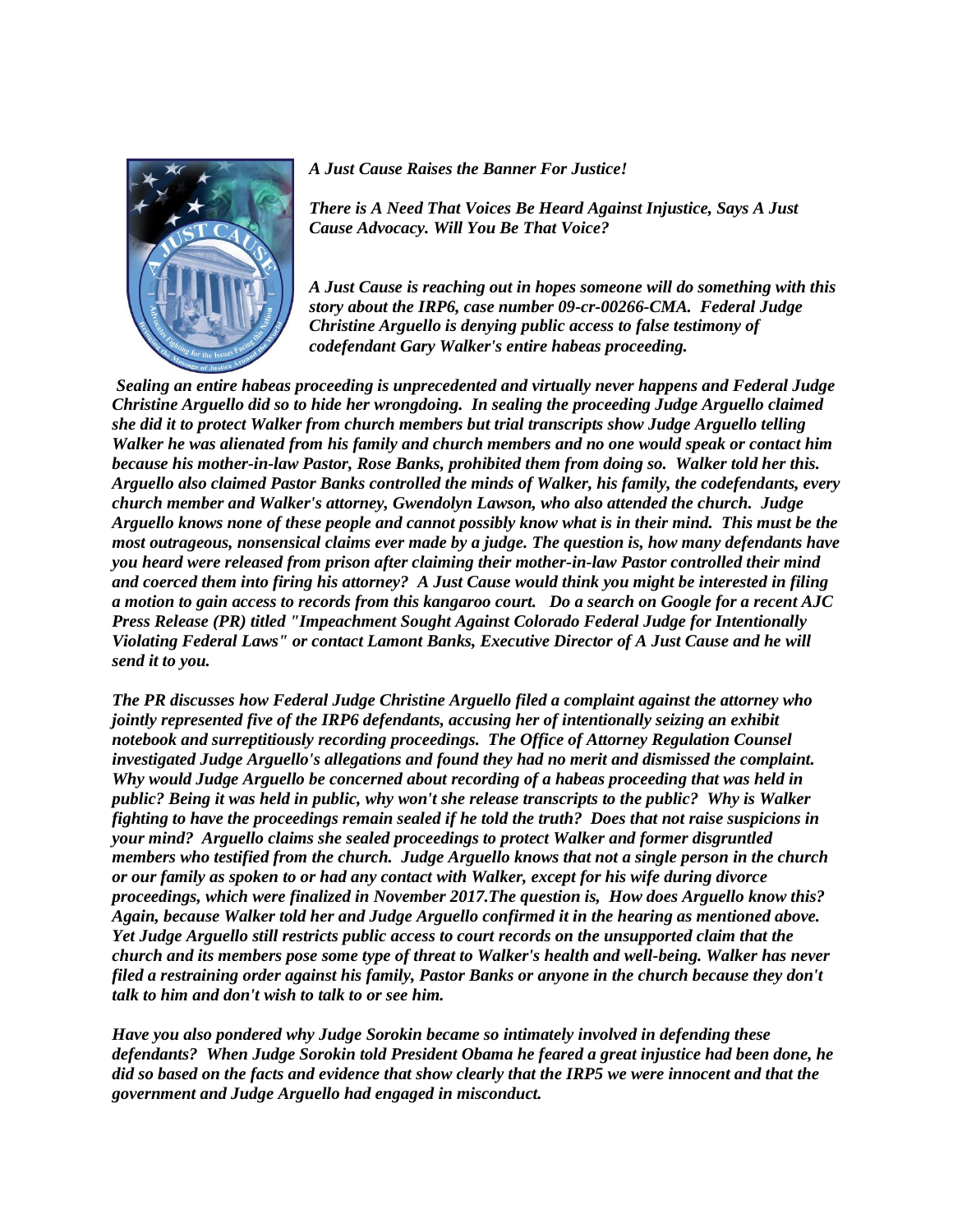*A Just Cause is shocked and outraged of the amount of wrongdoing done to these men, the IRP5 is absolutely staggering! Have you thought about how the only critical portion of a transcript that is missing from a 17-day trial is related to where we accused Judge Arguello of forcing one of the defendants to testify under threat of resting the defenses case? Does that no raise suspicions in your mind? Judge Arguello speculated that maybe the court reporter's headphones fell off or didn't hear everything and stopped transcribing. If we were talking that low how did she record any of sidebar? Why didn't the court reporter tell Judge Arguello she couldn't hear and needed parties to speak up as the record reflects she did many times in trial? Does it bother you that the defense couldn't challenge their 5th Amendment right and the constitutional rights of these men, would never lead to to a fair trial because a portion of the transcript mysteriously disappeared? Why isn't that a story in itself, especially since the issue greatly disturbed Judge Sarokin? Why would Judge Sarokin ask President Obama to grant clemency for defendants he's never met? Because the facts, evidence and trial record show these men to be innocent and the government and courts engaged in misconduct? Do you believe Sarokin, who is independent in this whole matter, doesn't know the law or is lying?*

*What President Trump says about the FBI and DOJ being corrupt rings true with a lot of people. Definitely since these men and their families have lived and continue to live it. When American citizens comprise 25% of the world's prison population, I guarantee many Americans have been treated unfairly by the justice system or know someone who has. Our institutions have damaged their own reputations by treating people unfairly and not correcting injustices like ours. You have no idea how hard we tried to get the local Colorado Springs and Denver media to cover our story and to challenge us against the claims we were making against the government and Judge Arguello. Guilty people don't do that. Every time a reporter started talking to us, all of sudden they went silent and wouldn't return a single call. What that tells us is that Colorado has a crony, state-controlled media that reports on stories that the government authorizes and kills stories the government says kill. As Dr. Alan Bean said in his report, the government's case can't stand up to scrutiny and the government knows it and does everything to keep the truth from getting out. It's funny though, when a story about Sarokin was published in the Washington Post in 2016, the Denver Post immediately contacted the family and stated they knew nothing about the case. But when opportunity was given to discuss the story further, predictably the Denver Post went silent and wouldn't return a call. They simply were not going to offend their friends in government.*

*Everyone says Trump is unduly critical of the media, but in our case those criticisms of biased, selective reporting by the Colorado media rings true. When people see the media report stories slanted heavily in a certain direction and many stories go unreported they tend to believe Trump is telling the truth, at least to some degree.*

*Finally, there is the angle of the government scuttling our business with the Philadelphia Police Department and Philadelphia Inspector General's Office. The email communications about an "impending" contract with both agencies are irrefutable (See http://bit.ly/2fOxbEJ). If these Philly agencies signed contracts and were using our software, the government's case would have been completely destroyed. Obtaining an indictment would have also been impossible since Kirsch alleged in the indictment that staffing companies were duped into doing business with us based on alleged false statements about a "current or impending" contract with a large law enforcement agency. With his indictment in jeopardy, AUSA Matthew Kirsch contacted Philly Inspector General Amy Kurland and told her an indictment was coming. How do we know that? Because Ms. Kurland's secretary made it clear, that if Kirsch had not told her an indictment was coming, she would have still done business with the IRP5. You will see an email from the Chief Investigator of Philly IG's, Lorelei Larson tell one of the defendants they were very excited about the venture taking off.*